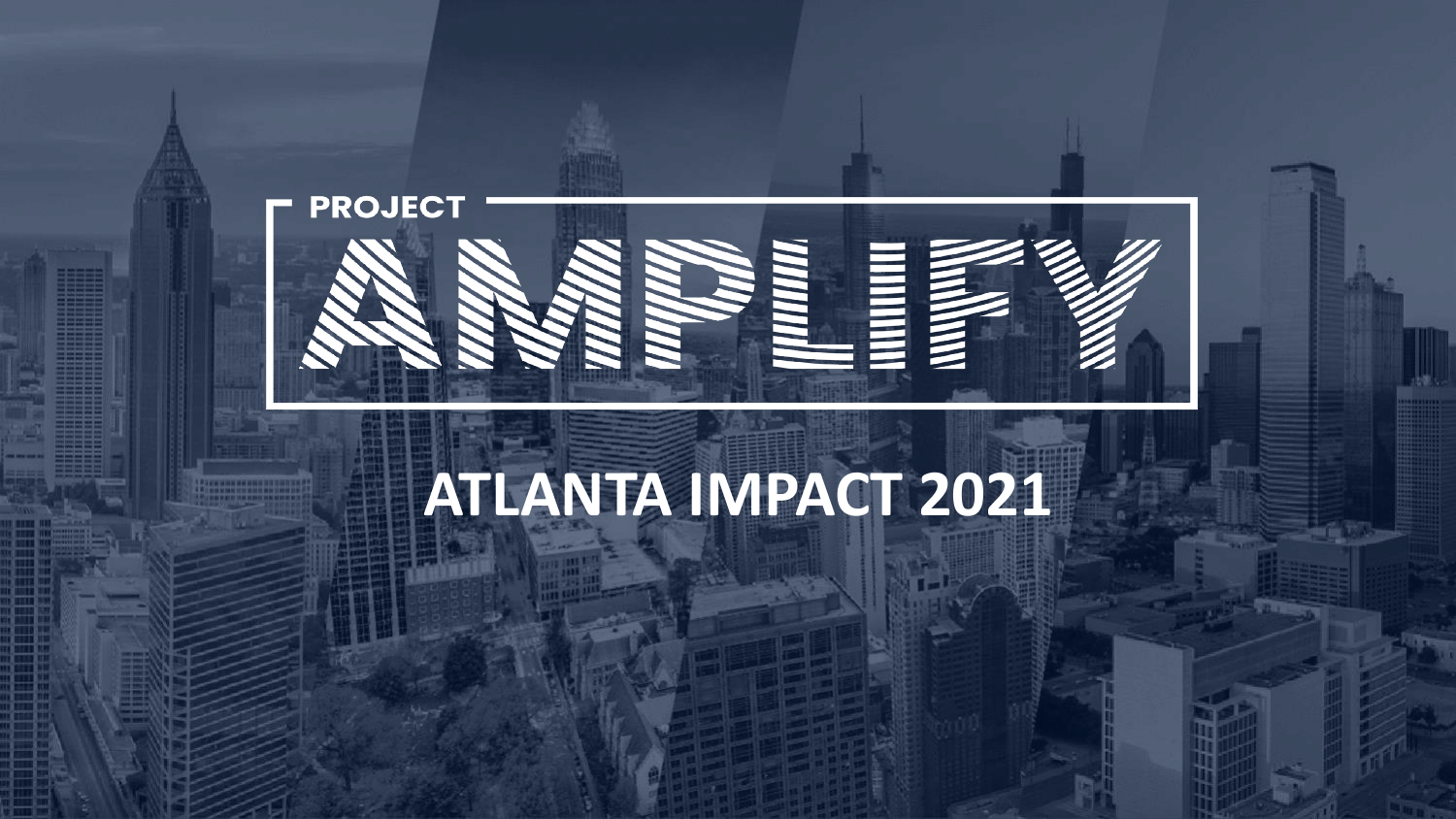### **IMPACT SUMMARY: RICE**

#### **OUR PARTNERSHIP**

#### **Created**

and launched the Russell Center's first-ever grant program in partnership with RICE leadership

#### **Selected and Awarded**

**Grants** to 11 stakeholders ranging in amounts of \$4,000 to \$11,000, totaling \$60,000

#### **Served as Coaches**

to stakeholders through bimonthly coaching sessions for a period of three to six months

#### **Hosted Awards Announcement**

event bringing together RICE stakeholders, RICE staff, and Jabian to celebrate the successes of these stakeholders

#### **Grant Scoring Rubric**

was based on the following: definition of the business, customer strategy impact, community impact, company momentum, and communicated need

#### **SUPPORT PROVIDED**

- Micro Grants
- Coaching / Mentorship
- Goal Setting & Visioning
- Strategic Planning ✓ Prioritization Exercises
	- ✓ Customer Experience
- ✓ Change Management
- ✓ Product Strategy
- $\checkmark$  Introductions to Jabian's community network



#### **BY THE NUMBERS**

 $575k$  in funding, with \$60,000 awarded<br>directly to founders and \$15,000<br>awarded in sponsorship for the Bu directly to founders and \$15,000 awarded in sponsorship for the Russell Center Project Amplify program management

11

founders received Project Amplify grants and received coaching from Jabian Advisor mentors

### 34

Project Amplify grant applications received from Russell Center stakeholders

 $74$ 

Jabian Atlanta office volunteers

hours committed by Jabian Atlanta volunteers

390+

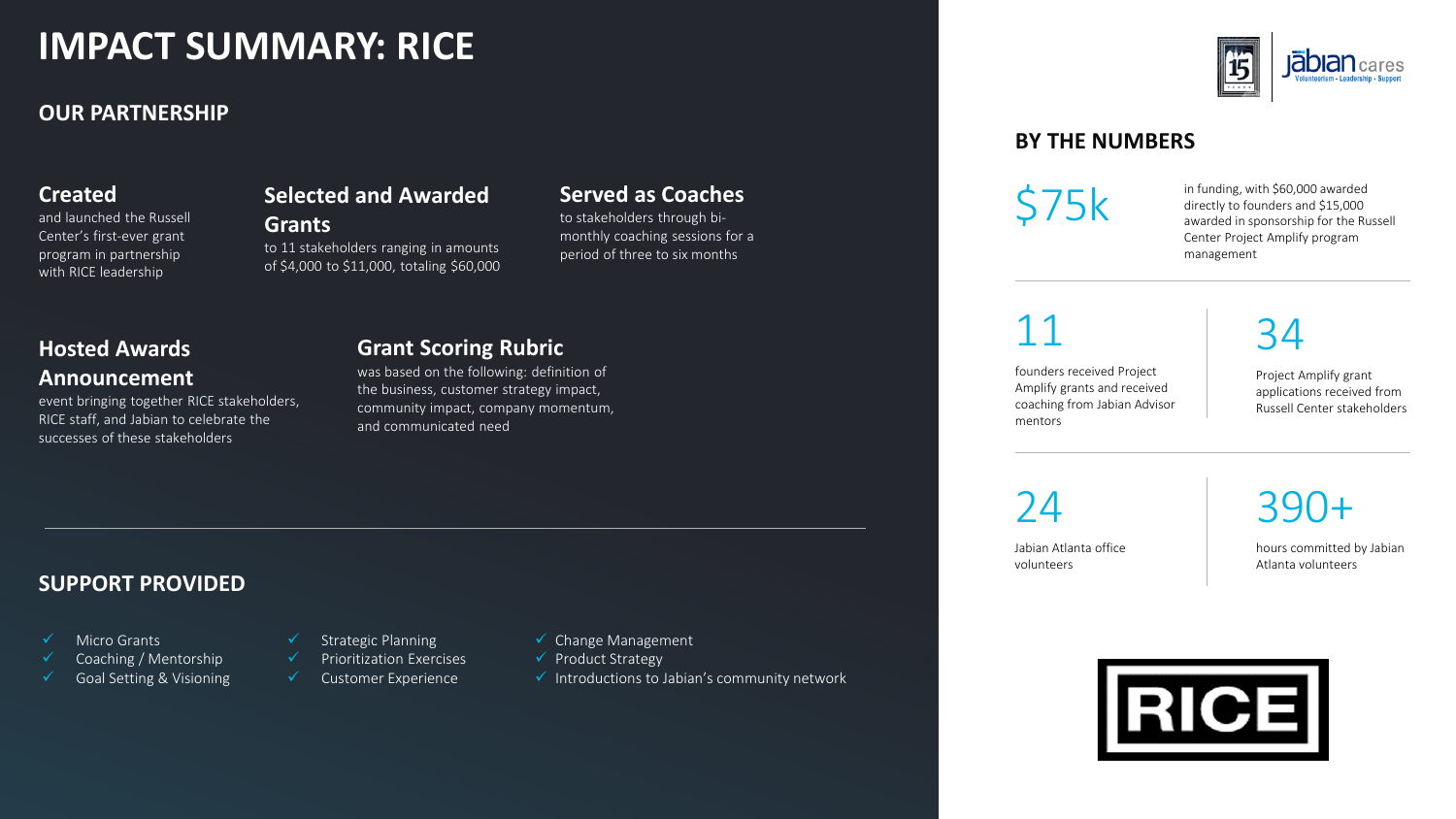



| <b>Entrepreneur</b> |                                                         | <b>Company Overview</b>                                                                                                       | <b>Inspirational Song</b>                       | <b>Jabian Coaches</b>                                 | <b>Grant Award</b>                                                                                    | <b>Growth since award</b>                                                                                                                                                                                                                                                                                                                             |
|---------------------|---------------------------------------------------------|-------------------------------------------------------------------------------------------------------------------------------|-------------------------------------------------|-------------------------------------------------------|-------------------------------------------------------------------------------------------------------|-------------------------------------------------------------------------------------------------------------------------------------------------------------------------------------------------------------------------------------------------------------------------------------------------------------------------------------------------------|
|                     | <b>Eva Jane</b><br><b>Bunkley</b><br>Eva Jane<br>Beauty | "Making Beauty<br>Easier" with a line of<br>skincare and makeup<br>products.                                                  | "Closer" by Goapele                             | Matt Syrett,<br><b>Winston Powe</b>                   | \$4,000 grant to be used to<br>Expand marketing for the<br>Makeup Bullet makeup<br>applicator product | • Explored new avenues for marketing the<br>Makeup bullet in the digital world<br>Refined mission and vision statements<br>Established guiding principles drive decision<br>making<br>• Defined goals and created prioritized<br>roadmap for both established and newer<br>lines of business                                                          |
|                     | Dr. Vaughn<br>Gay                                       | Healthcare entity that<br>seeks to improve the<br>overall physical and<br>mental health of<br>Holistic Atlanta metro-Atlanta. | "Go Harder" by Future                           | Michael Lan,<br>Jennifer Higgins                      | \$4,000 grant to be used to<br>• Refine business case for<br>investment                               | • Refined business case for future investors<br>• Focused on two areas of growth for therapy:<br>Virtual Reality (VR) and Sound<br>• Implemented automatic intake form<br>• Initiated process to collect payments at time<br>of intake<br>• Created partnership with Cobb County                                                                      |
|                     | <b>Shayla McNair</b><br>Shay Latte<br>Coffee            | Crafts delicious, low<br>acid, vegan-friendly<br>coffee beverages to<br>deliver a spark of<br>positive vibrant<br>energy!     | "Black Butterfly" by<br>Deniece Williams        | Brian Betkowski,<br>Dan Sterling,<br>Jennifer Higgins | \$4,000 grant to be used for<br>• General operating capital to<br>help grow the business              | • Moving from operations focused to<br>marketing and customer acquisition-focused<br>• Appreciates the value of lower cost<br>marketing and social media<br>• Understands margins and which products will<br>scale and which won't<br>Identified potential lower cost suppliers for<br>non-core product components<br>Connected to Tommy Nobis Center |
|                     | <b>Tresaca</b><br><b>Hamilton</b><br>The Sid Center     | <b>Behavioral health</b><br>company specializing<br>in holistic mental<br>health and wellness<br>for Black males.             | "Thank You For It All" by<br><b>Marvin Sapp</b> | Erin Smith, Jeff<br>Hancock                           | \$4,000 grant to be used for<br>• Community marketing<br>• New CRM system                             | • Launched a podcast<br>Launched the Black Men Healing newsletter<br>Started a Black Men Healing Circle LinkedIn<br>group<br>Continuing to increase membership via social<br>media marketing strategies<br>• Preparing for Gathering of Kings Gala                                                                                                    |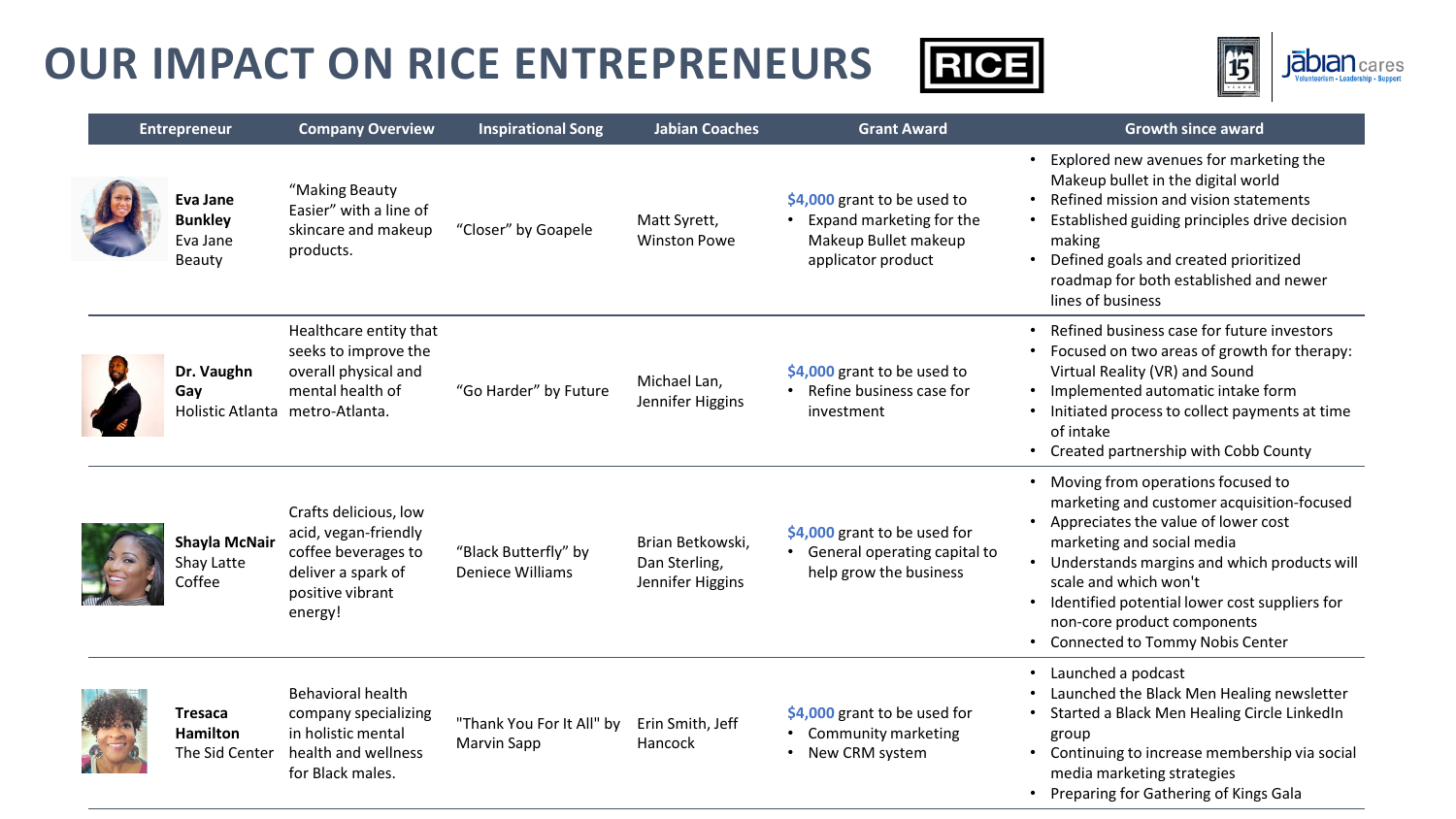



| <b>Entrepreneur</b> |                                                                   | <b>Company Overview</b>                                                                              | <b>Inspirational Song</b>                               | <b>Jabian Coaches</b>                             | <b>Grant Award</b>                                                                                                                          | <b>Growth since award</b>                                                                                                                 |
|---------------------|-------------------------------------------------------------------|------------------------------------------------------------------------------------------------------|---------------------------------------------------------|---------------------------------------------------|---------------------------------------------------------------------------------------------------------------------------------------------|-------------------------------------------------------------------------------------------------------------------------------------------|
|                     | <b>Dedren Snead</b><br><b>SUBSUME</b>                             | Interactive technology<br>such as comics,<br>animation, videos<br>games, and other<br>forms of media | "Tennessee" by Arrested<br>Development                  | Dove LeBaron,<br>Steven Lubel                     | \$4,000 grant used for<br><b>Strategic Planning</b><br>General business oversight<br>Marketing for product<br>roadshows                     | Better alignment on projects and<br>incoming availability into a more cohesive<br>business plan and strategy for funding.                 |
|                     | Romel<br><b>Williams</b><br>Within Reach<br>Property<br>Solutions | Residential property<br>development and<br>property management<br>company                            | "Ain't No Stoppin Us<br>Now" by McFadden &<br>Whitehead | Manish Shah<br>Chuck Sparrow                      | \$4,000 grant used for<br>Home remodeling supplies<br>$\bullet$<br>Part-time contractors to finish<br>existing projects                     | Was able to grow remodeling pipeline from one<br>single property originally to three including one<br>duplex and two single family homes. |
|                     | <b>Marcus</b><br>Wilson<br>IntelligIS                             | IT managed services<br>for small business                                                            | "Optimistic" by Sounds<br>of Blackness                  | Brian Betkowski, Ed<br>Haines                     | \$5,000 grant used to<br>kickstart a marketing effort<br>• Hire to help grow his business                                                   | Refocused business on new market demands<br>and higher positioning of services away from<br>more commoditized offering                    |
|                     | <b>Temilola</b><br>Sobomehin<br><b>Marshall</b><br>runningnerds   | Produces unique<br>running and walking<br>events by blending<br>them with social<br>forums           | "We Can Move" by Free<br>Youth                          | Dove LeBaron,<br>Chuck Sparrow,<br>Ciara Weathers | \$5,000 grant used for<br>Additional tools and/or part-<br>$\bullet$<br>time contractor to help with<br>strategic planning and<br>execution | Created a playbook of her process for organizing<br>run events that will help her to expand her<br>business into new markets              |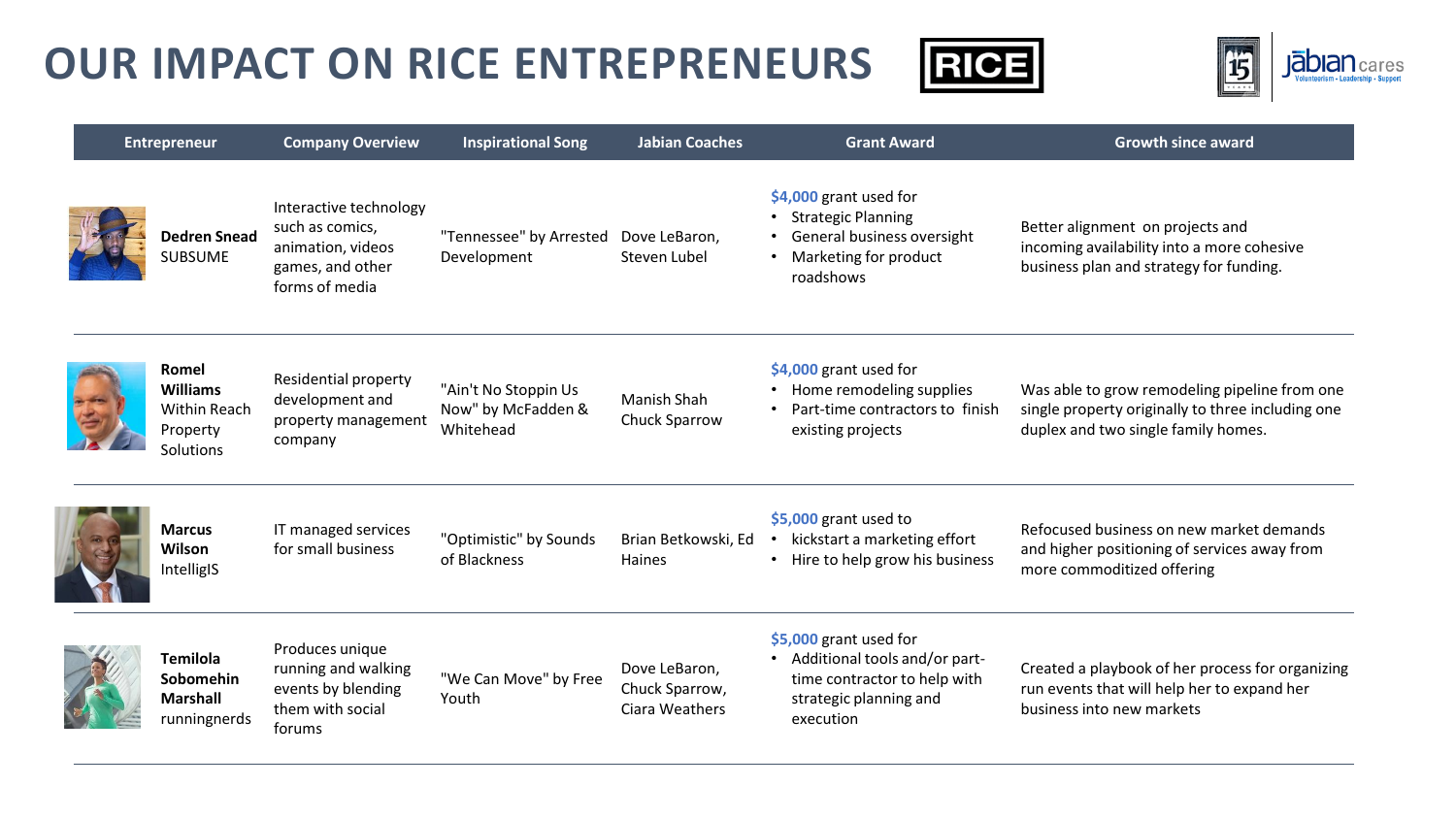



| <b>Entrepreneur</b> |                                              | <b>Company Overview</b>                                                                                                                     | <b>Inspirational Song</b>                                  | <b>Jabian Coaches</b>                         | <b>Grant Award</b>                                                                                                                   | <b>Growth since award</b>                                                                                                                                                                                                                                                                                                                   |
|---------------------|----------------------------------------------|---------------------------------------------------------------------------------------------------------------------------------------------|------------------------------------------------------------|-----------------------------------------------|--------------------------------------------------------------------------------------------------------------------------------------|---------------------------------------------------------------------------------------------------------------------------------------------------------------------------------------------------------------------------------------------------------------------------------------------------------------------------------------------|
|                     | <b>Stef Alicia</b><br><b>McCalmon</b><br>SAM | Creative agency that<br>uses design thinking<br>and storytelling to<br>create systemic<br>change within<br>organizations                    | "When You Believe"<br>by Whitney Houston<br>& Mariah Carey | Ed Haines, Jennifer<br>Higgins                | \$5,000 grant to be used to<br>Explore expanding into a<br>consumer products line<br>Reintroduce successful blog series<br>$\bullet$ | Resolved billing issues with largest client<br>Created value proposition for her DEI<br>consulting business<br>Refined pricing strategies<br>Created a vetting intake form for new<br>clients                                                                                                                                               |
|                     | Yaminah<br><b>Childress</b><br>YANY Beauty   | Offers luxury beauty<br>and health products<br>that are made for<br>people from all<br>cultures, that are<br>sustainable and<br>affordable. | "Run the World" by<br>Beyonce                              | Steven Lubel, Erin<br>Smith                   | \$5,000 grant to be used to<br>Establish an LLC<br>$\bullet$<br>Expand the business through<br>$\bullet$<br>strategic partnerships   | Launched a new product line<br>Hired an intern to manage social media<br>About to partner with Walmart Canada                                                                                                                                                                                                                               |
|                     | <b>Carolyn Pitt</b><br>Productions.com       | Help connect people<br>with diverse<br>backgrounds with<br>production jobs in<br>the film &<br>entertainment<br>industries.                 | "Stand Up" by Cynthia<br>Erivo                             | Kristy Jordan, Chris<br>Reinking, Matt Syrett | \$15,000 grant to be used for<br>Working capital<br>• Equipment<br>• Supplies<br>Operations                                          | Think through the job prospect journey and<br>ways in which P.com can engage candidates<br>and grow loyalty.<br>Think through the production company<br>journey and ways in which P.com can<br>increase engagement and therefore create<br>more opportunities for candidates.<br>Collaborate on overall scale and<br>engagement challenges. |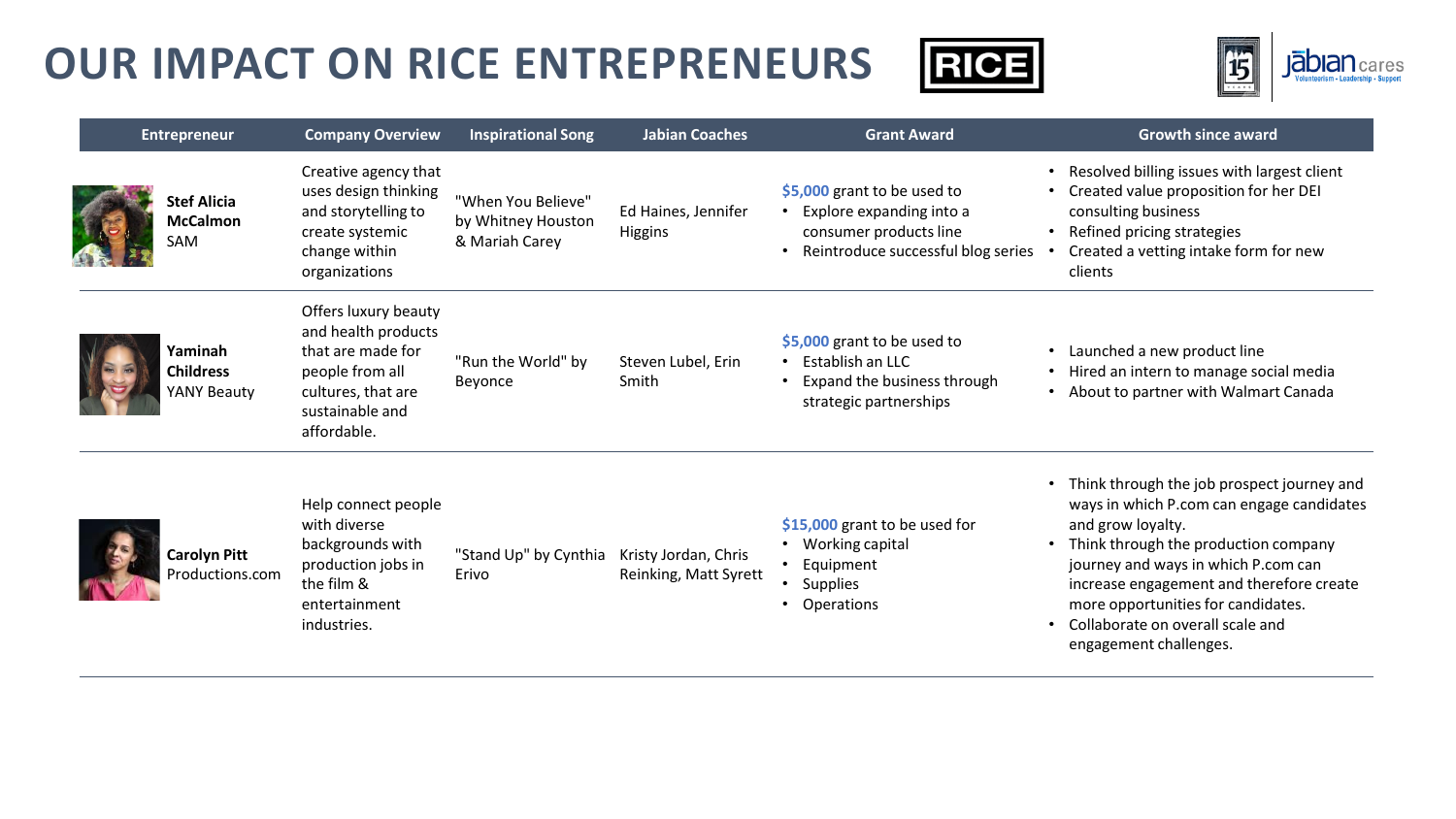



### **EVA JANE BUNKLEY**

Eva Jane Beauty



**Company Overview** 

"Making Beauty Easier" with a line of skincare and makeup products.

**Jabian Coaches** Matt Syrett, Winston Powe

#### **Grant Award**

\$4,000 grant to be used to expand marketing for the Makeup Bullet makeup applicator product

- Explored new avenues for marketing the Makeup Bullet in the digital world  $\bullet$
- Refined mission and vision statements  $\bullet$
- Established guiding principles drive decision making  $\bullet$
- Defined goals and created prioritized roadmap for both established and newer lines of business  $\bullet$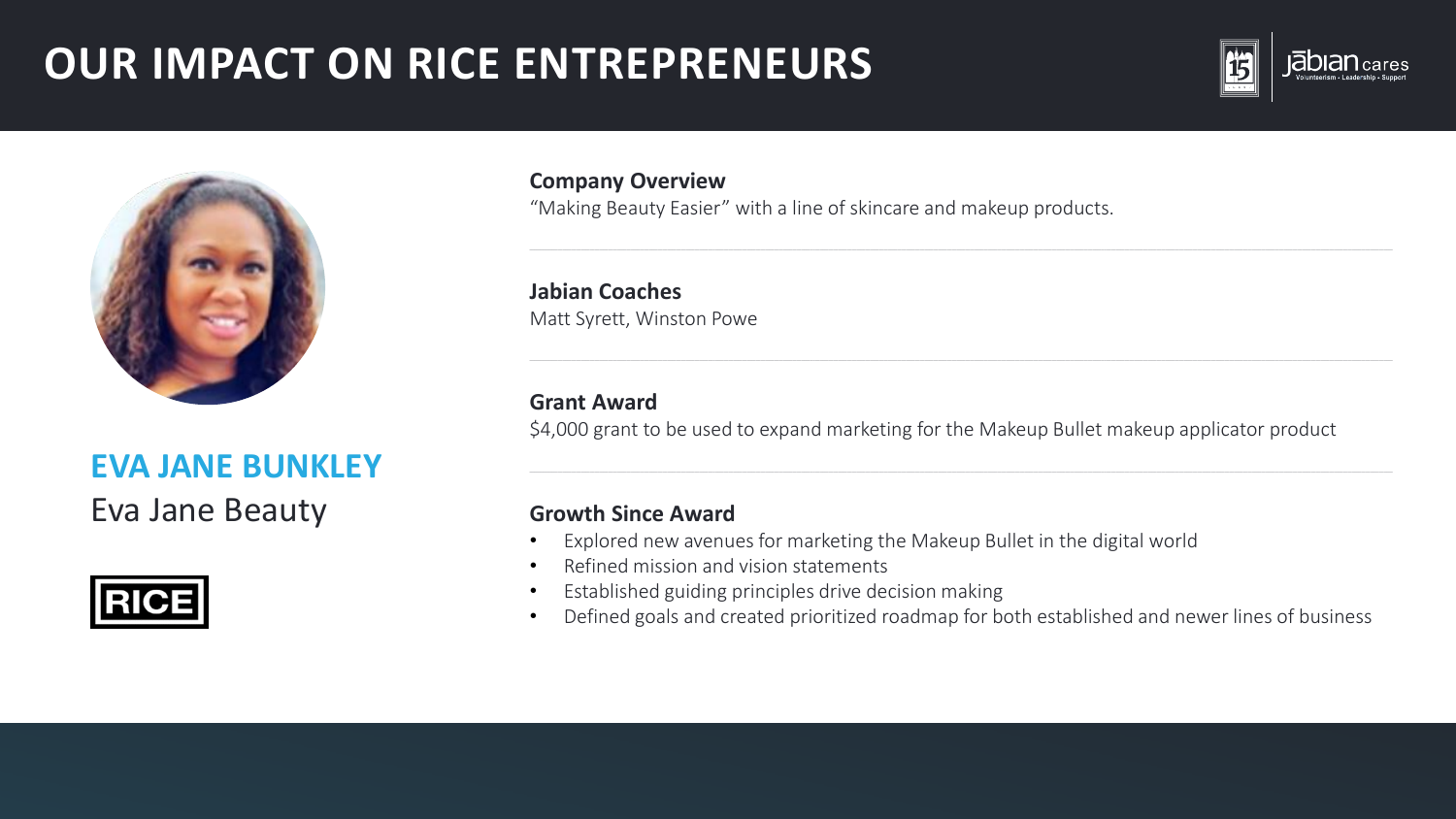



**Dr. Vaughn Gay Holistic Atlanta** 



**Company Overview** 

Healthcare entity that seeks to improve the overall physical and mental health of metro-Atlanta.

**Jabian Coaches** Michael Lan, Jennifer Higgins

**Grant Award** \$4,000 grant to be used to refine business case for investment

- Refined business case for future investors
- Focused on two areas of growth for therapy: Virtual Reality (VR) and Sound  $\bullet$
- Implemented automatic intake form  $\bullet$
- Initiated process to collect payments at time of intake  $\bullet$
- Created partnership with Cobb County  $\bullet$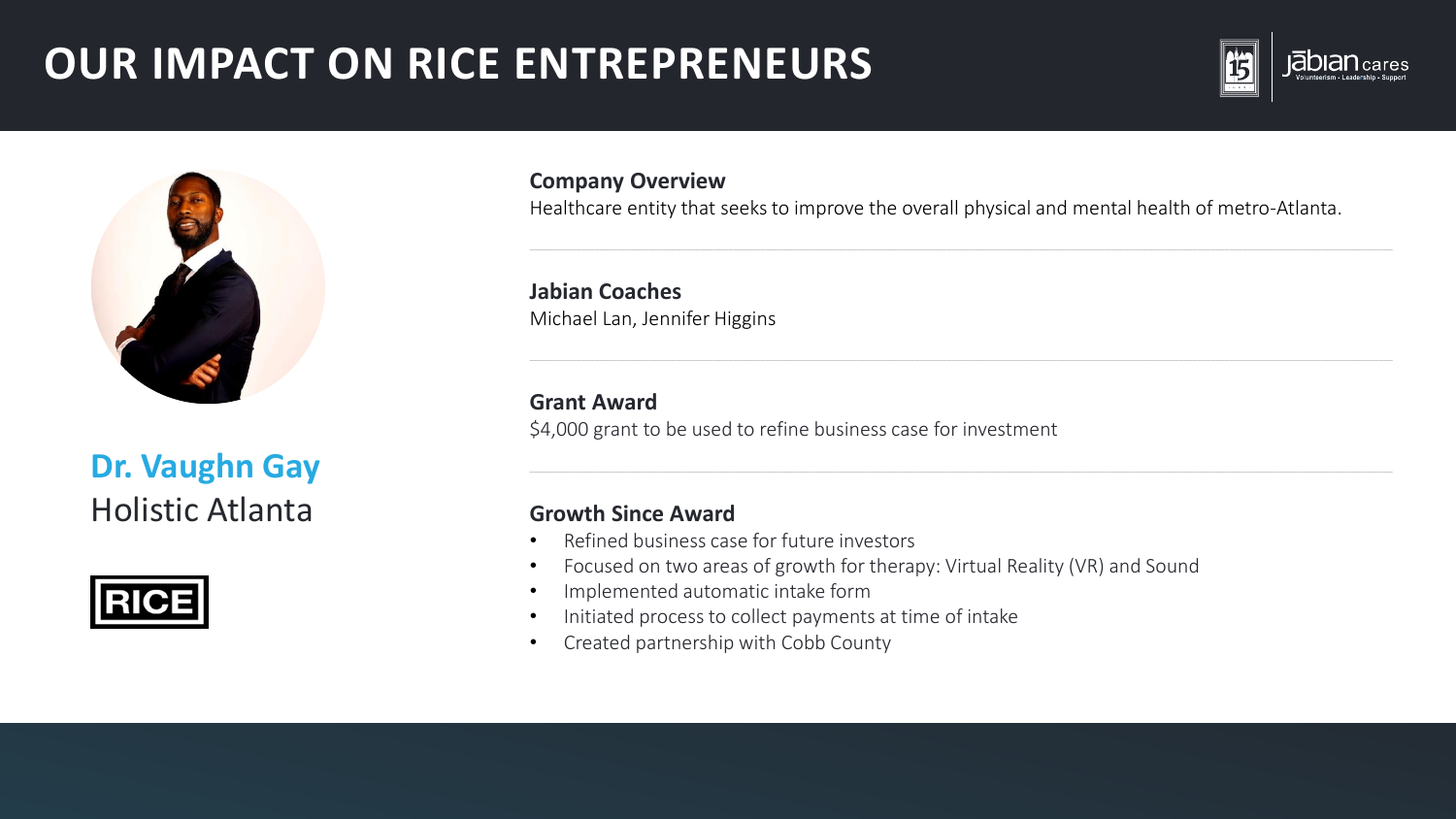



**Shayla McNair** Shay Latte Coffee



#### **Company Overview**

Crafts delicious, low acid, vegan-friendly coffee beverages to deliver a spark of positive vibrant energy!

**Jabian Coaches** Brian Betkowski, Dan Sterling, Jennifer Higgins

#### **Grant Award**

\$4,000 grant to be used for general operating capital to help grow the business

- Moving from operations focused to marketing and customer acquisition-focused
- Appreciates the value of lower cost marketing and social media
- Understands margins and which products will scale and which won't
- Identified potential lower cost suppliers for non-core product components
- Connected to Tommy Nobis Center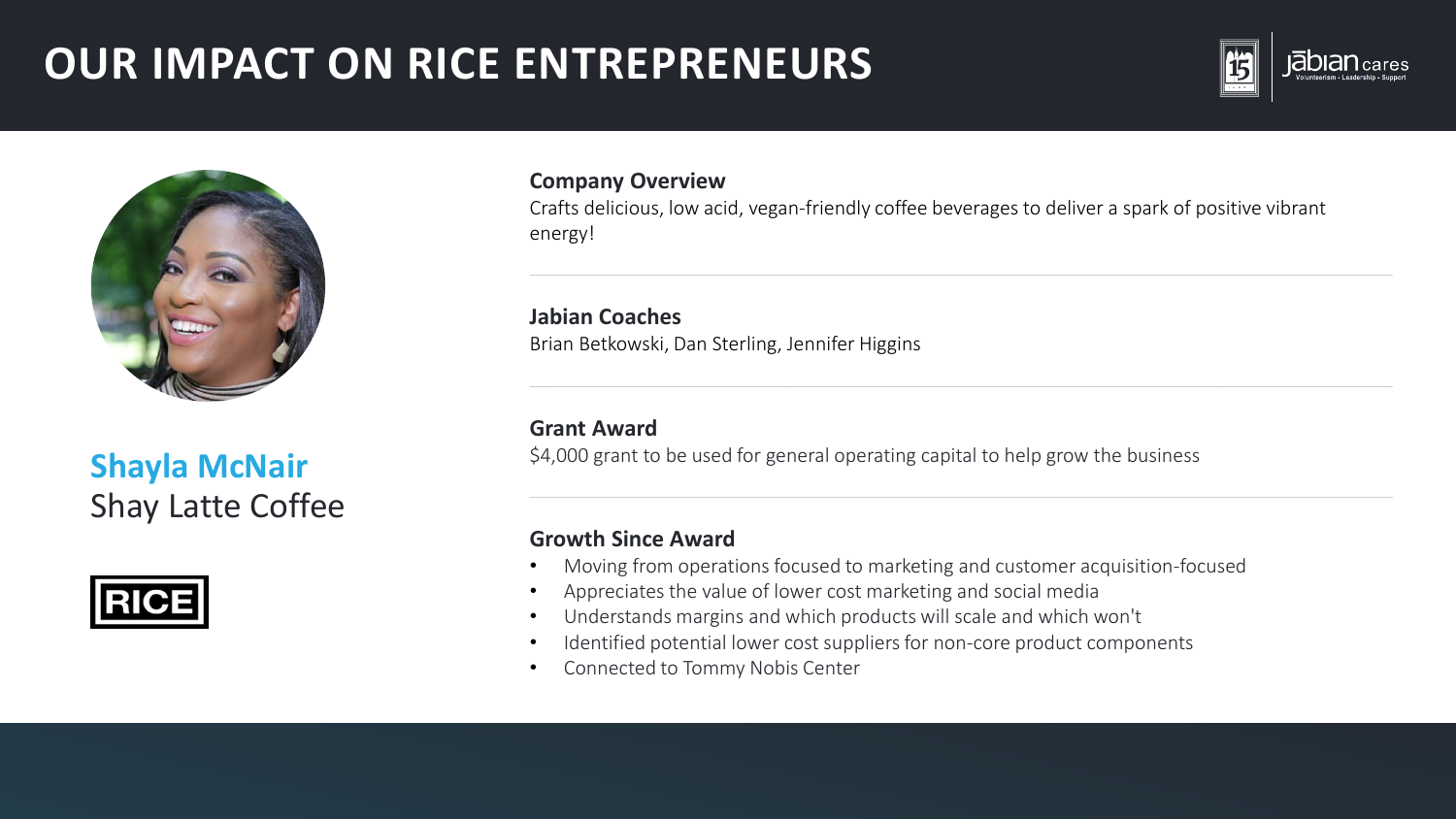



**Tresaca Hamilton** The Sid Center



#### **Company Overview**

Behavioral health company specializing in holistic mental health and wellness for Black males.

**Jabian Coaches** Erin Smith, Jeff Hancock

#### **Grant Award**

\$4,000 grant to be used for community marketing & new CRM system

- Launched a podcast  $\bullet$
- Launched the Black Men Healing newsletter  $\bullet$
- Started a Black Men Healing Circle LinkedIn group  $\bullet$
- Continuing to increase membership via social media marketing strategies  $\bullet$
- Preparing for Gathering of Kings Gala  $\bullet$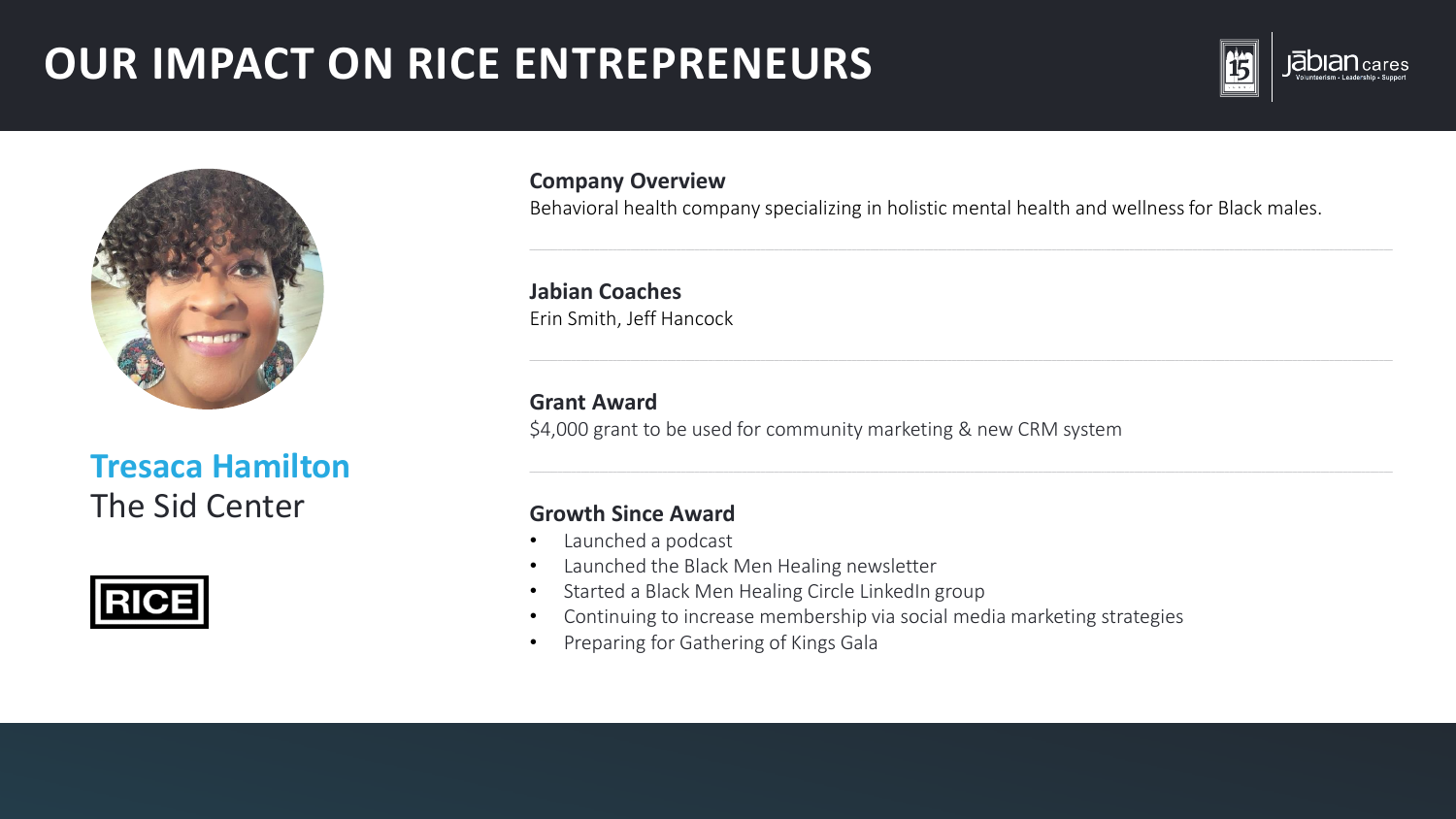



### **Dedren Snead SUBSUME**



#### **Company Overview**

Interactive educational technology such as comics, animation, videos games, and other forms of media

**Jabian Coaches** Dove LeBaron, Steven Lubel

#### **Grant Award**

\$4,000 grant used for strategic planning, general business oversight & marketing for product roadshows

#### **Growth Since Award**

Better alignment on projects and incoming availability into a more cohesive business plan and strategy for funding.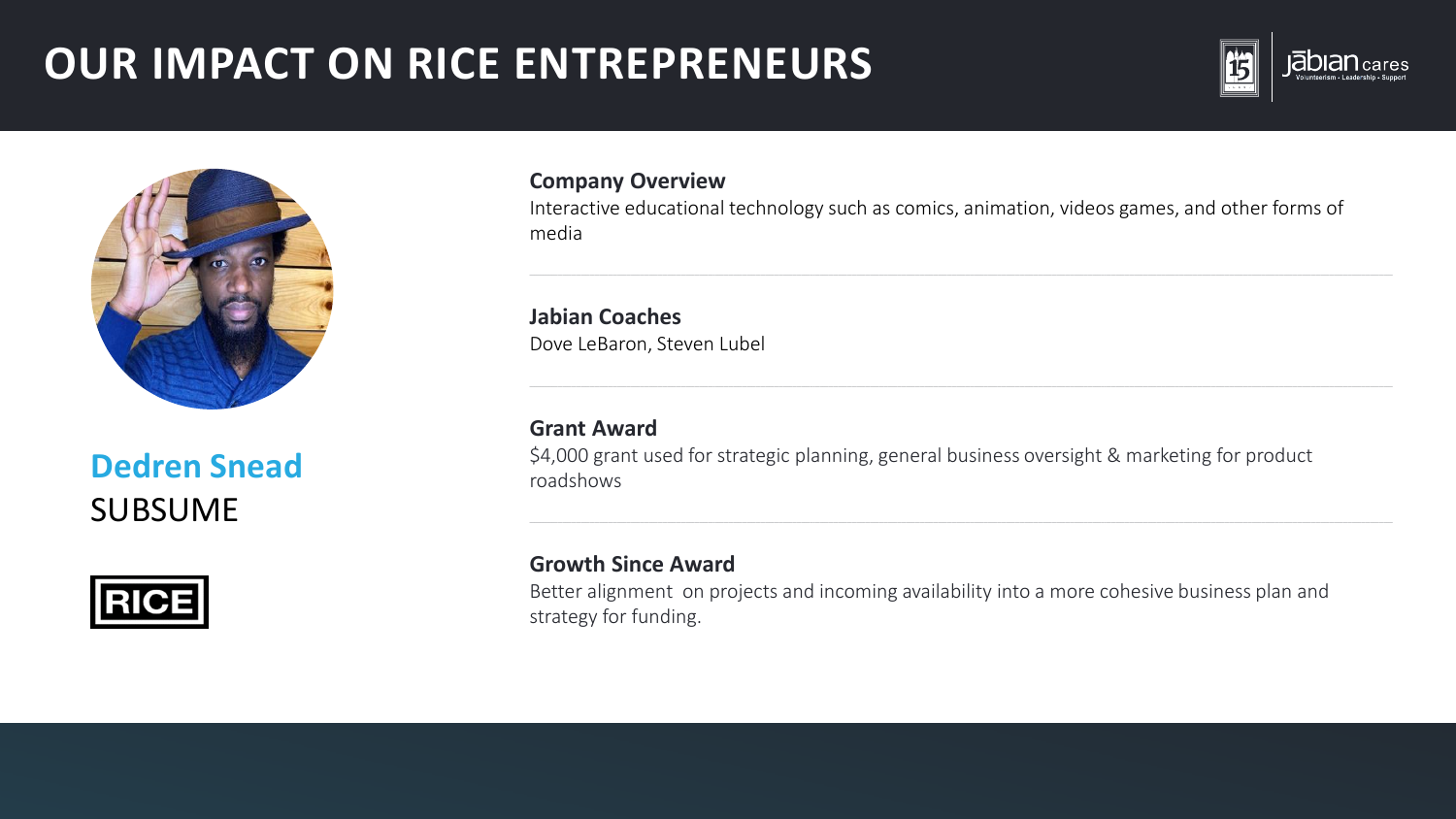



### **Romel Williams Within Reach Property Solutions**



**Company Overview** Residential property development and property management company

**Jabian Coaches** Manish Shah, Chuck Sparrow

**Grant Award** 

\$4,000 grant used for home remodeling supplies & part-time contractors to finish existing projects

#### **Growth Since Award**

Was able to grow remodeling pipeline from one single property originally to three including one duplex and two single family homes.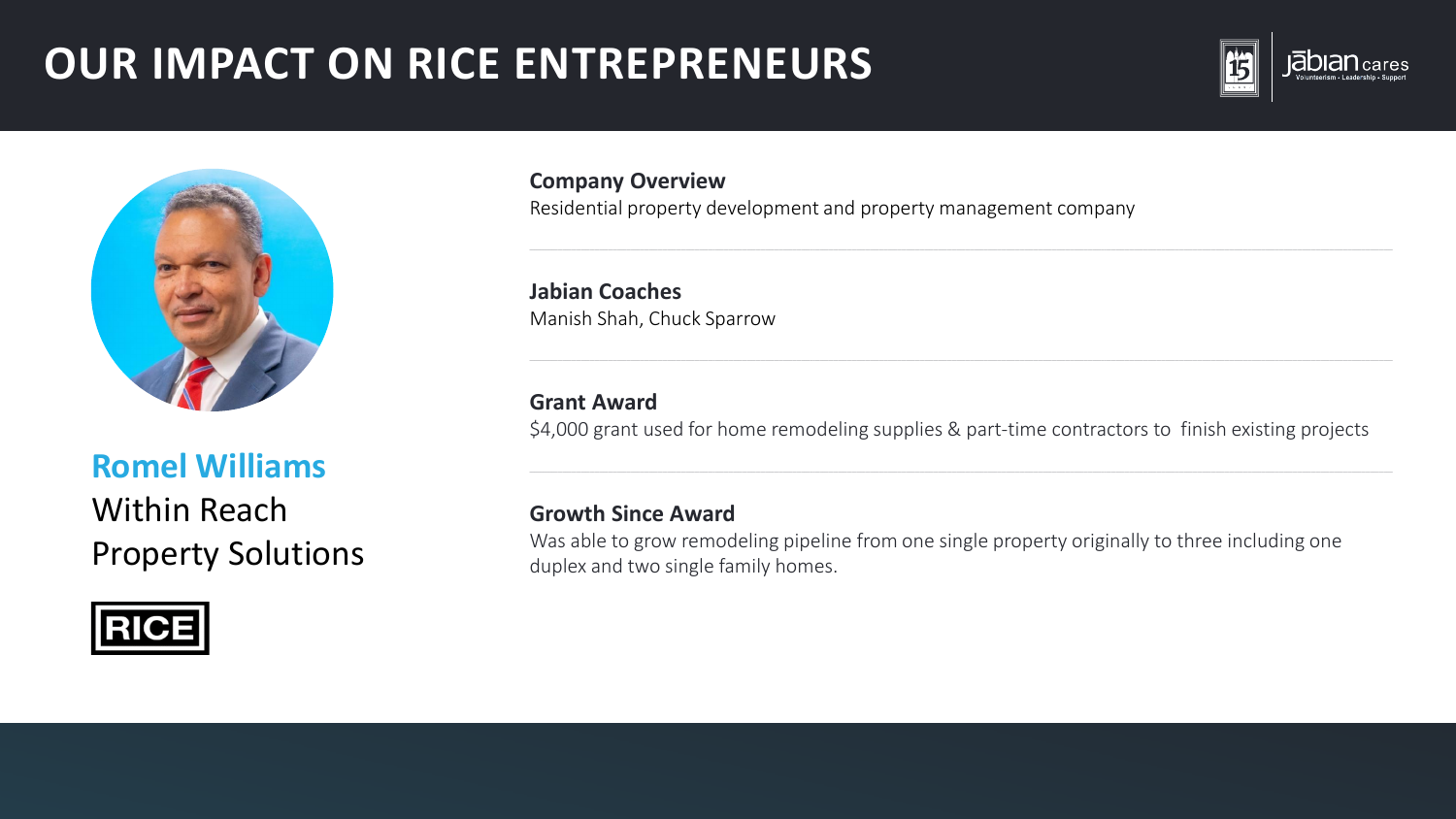



### **Marcus Wilson** IntelligIS



**Company Overview** IT managed services for small business

**Jabian Coaches** Brian Betkowski, Ed Haines

**Grant Award** \$5,000 grant used to kickstart a marketing effort & hire to help grow his business

#### **Growth Since Award**

Refocused business on new market demands and higher positioning of services away from more commoditized offering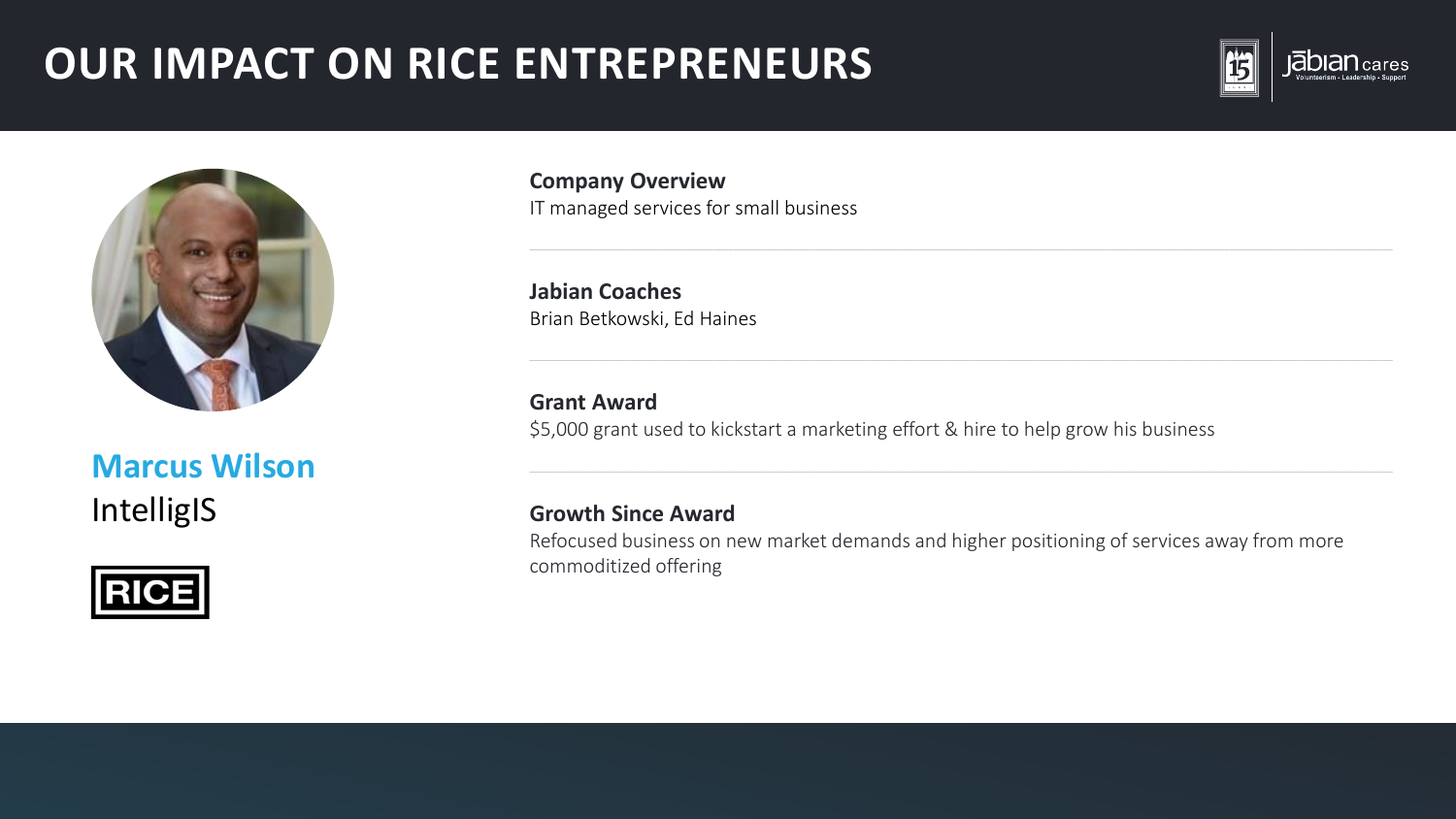



### **Temilola Sobomehin Marshall** runningnerds



**Company Overview** 

Produces unique running and walking events by blending them with social forums

**Jabian Coaches** Dove LeBaron, Chuck Sparrow, Ciara Weathers

#### **Grant Award**

\$5,000 grant used for additional tools and/or part-time contractor to help with strategic planning and execution

#### **Growth Since Award**

Created a playbook of her process for organizing run events that will help her to expand her business into new markets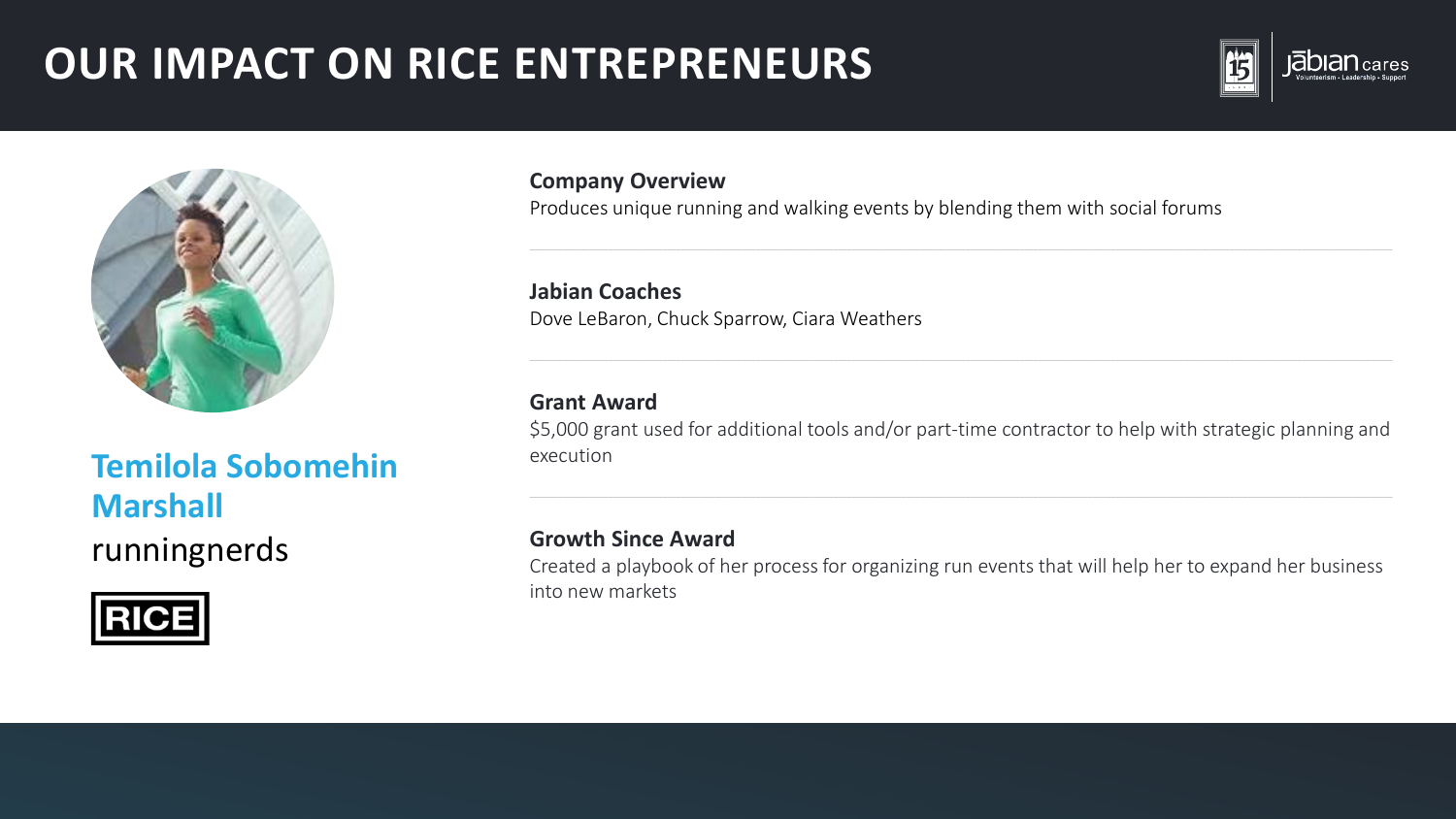



**Stef Alicia McCalmon SAM** 



#### **Company Overview**

Creative agency that uses design thinking and storytelling to create systemic change within organizations

**Jabian Coaches** Ed Haines, Jennifer Higgins

#### **Grant Award**

\$5,000 grant to be used to explore expanding into a consumer products line & reintroduce successful blog series

- Resolved billing issues with clients
- Created value proposition for her DEI consulting business
- Refined pricing strategies
- Created a vetting intake form for new clients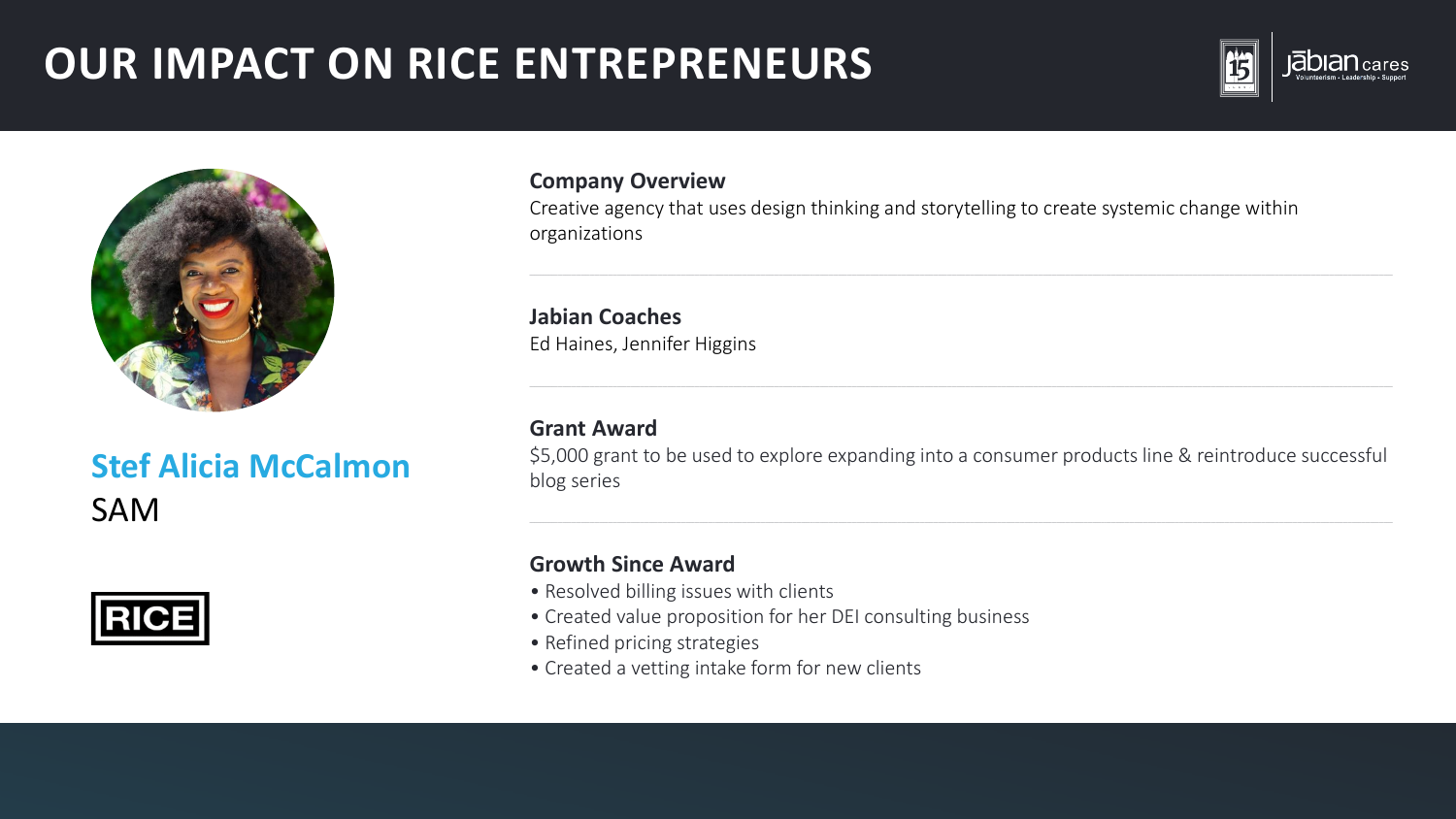



### **Yaminah Childress YANY Beauty**



#### **Company Overview**

Offers luxury beauty and health products that are made for people from all cultures, that are sustainable and affordable.

**Jabian Coaches** Steven Lubel, Erin Smith

**Grant Award** 

\$5,000 grant to be used to establish an LLC & expand the business through strategic partnerships

- · Launched a new product line
- · Hired an intern to manage social media
- Planning partnership with Wal-mart Canada